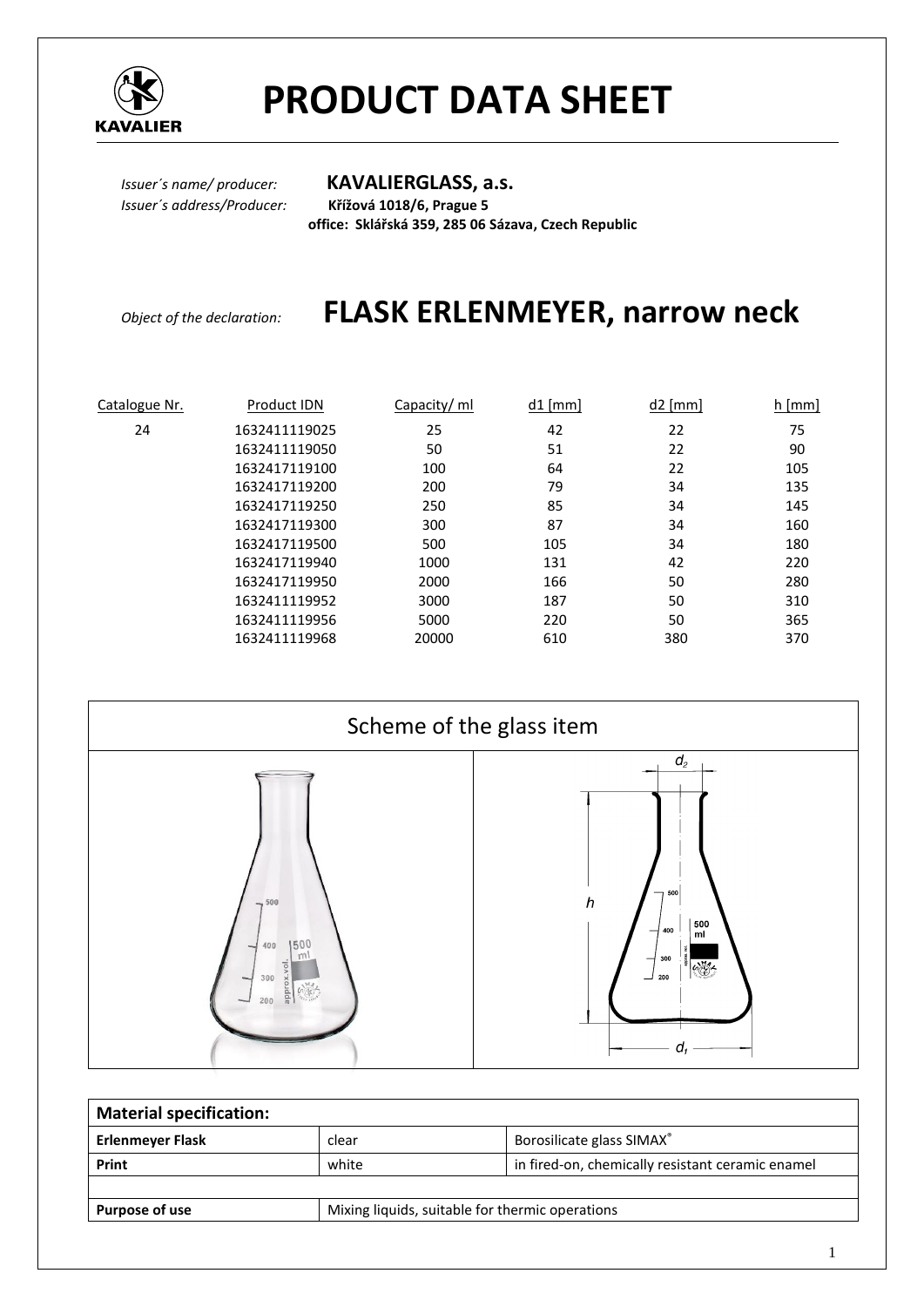

## **DECLARATION OF COMPLIANCE**

### Issuer's name: **KAVALIERGLASS, a.s.**

Issuer's address: **Křížová 1018/6, Prague 5 office: Sklářská 359, 285 06 Sázava, Czech Republic** 

Object of the declaration: **Flask Erlenmeyer, narrow neck**

| Material: | Borosilicate glass SIMAX <sup>®</sup> , glass with high thermal and chemical resistance |
|-----------|-----------------------------------------------------------------------------------------|
|-----------|-----------------------------------------------------------------------------------------|

Country of origin: **Czech Republic**

Purpose of use: **Mixing liquids Suitable for thermic operations**

**The object of the certificate described above is in conformity with the requirements of the following standards and regulations:** 

#### **Glass characteristics:**

- ISO 3585 Borosilicate glass 3.3 Properties
	- Chemical durability (art. 4.1, 4.2, 4.3, 4.4)
	- Physical properties (art. 5.1, 5.2, 5.3, 5.4, 5.5, 5.6)
- Glass containers for pharmaceutical use
	- Eur. Ph 10<sup>th</sup> Edition -3.2.1 Glass Type I.
- ISO 1773:1997. Laboratory glassware Narrow-necked boiling flasks
	- Maximum permissible errors in dimensions fulfill the values specified in Table 1 ISO 1773.

| <b>Dimensions of conical flasks</b> |                                                                   |                                                   |                           |
|-------------------------------------|-------------------------------------------------------------------|---------------------------------------------------|---------------------------|
| <b>Nominal volume [ml]</b>          | <b>External diameter of</b><br>body at widest point<br>$[\pm mm]$ | <b>External diameter of</b><br>$neck$ [ $\pm$ mm] | Overall height $[\pm mm]$ |
| 25                                  | $42\pm1$                                                          | $22 \pm 1$                                        | $75 \pm 3$                |
| 50                                  | $51 \pm 1$                                                        | $22 \pm 1$                                        | 90±3                      |
| 100                                 | $64\pm1.5$                                                        | $22 \pm 1$                                        | $105 \pm 3$               |
| 250                                 | $85 \pm 2$                                                        | $34\pm1.5$                                        | $145 \pm 3$               |
| 500                                 | $105 \pm 2$                                                       | $34 \pm 1.5$                                      | $180 + 4$                 |
| 1000                                | $131\pm3$                                                         | $42\pm2$                                          | $220 \pm 4$               |
| 2000                                | $166 \pm 3$                                                       | $50\pm2$                                          | $280\pm4$                 |
| 3000                                | $187 \pm 3$                                                       | $50\pm2$                                          | 310±5                     |
| 5000                                | $220 \pm 3$                                                       | $50\pm2$                                          | $365 \pm 5$               |

Table 1 – ISO 1773